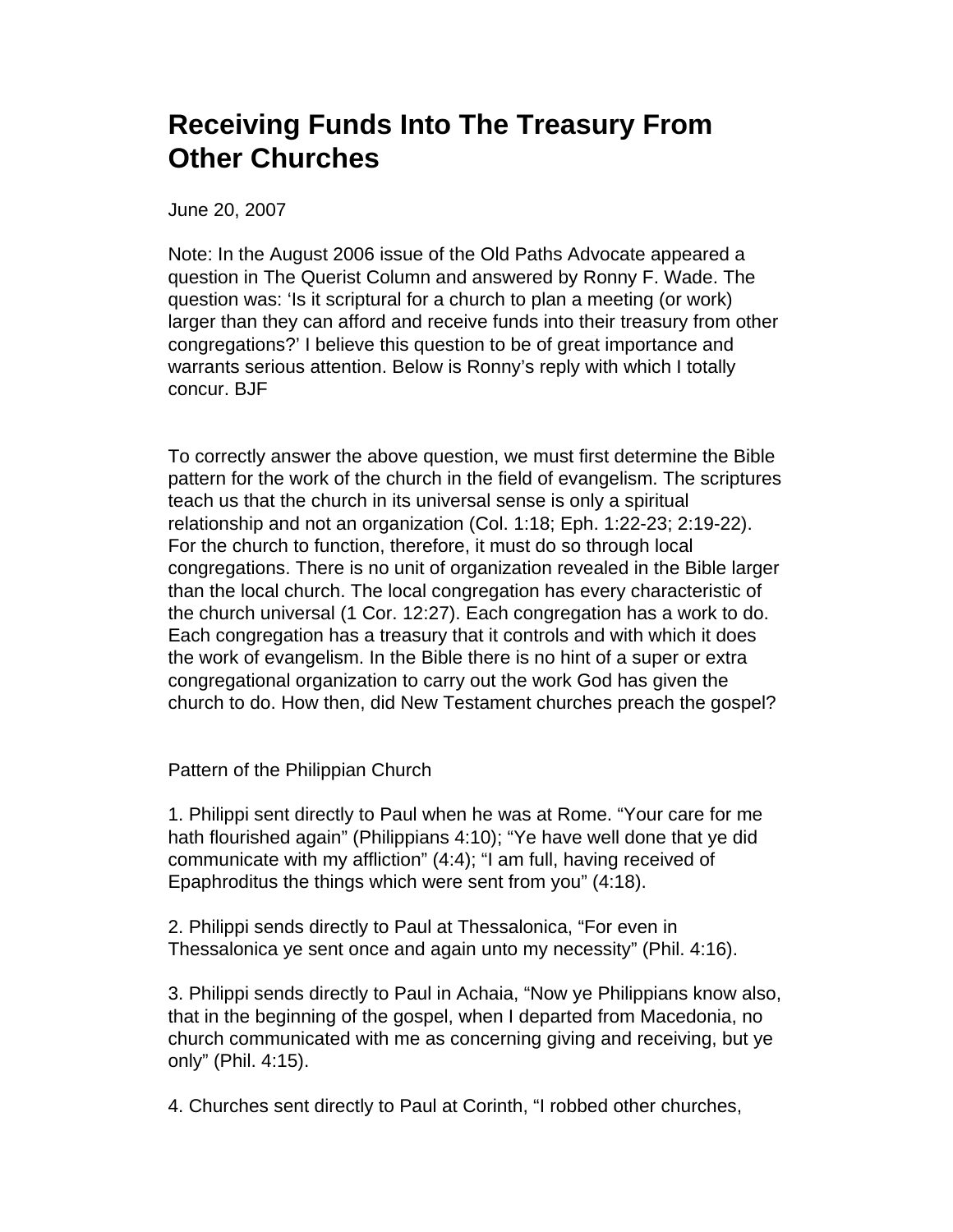taking wages of them to do you service" (2 Cor. 11:8). From whence came these wages? "And when I was present with you, and wanted, I was chargeable to no man: for that which was lacking to me the brethren which came from Macedonia supplied" (2 Cor. 11:9).

The Bible pattern is clear: local churches sent to preachers directly, rather than through another church. Violation of this principle is what led to the missionary society and the current sponsoring church arrangement. In such an arrangement a church usually undertakes a work or meeting, or crusade (such as Herald of Truth television broadcast) which they cannot support alone. They then ask churches all over the state or nation to help them. These contributing churches send money to the asking or sponsoring church which in turn proceeds with the work. Such an arrangement is wrong for the following reasons:

1. It violates the autonomy of the local church. Churches sending funds to the receiving church lose their autonomy. The work becomes the work of the sponsoring church (No Bible pattern for this).

2. A treasury larger than the treasury of the local church is created. We have in effect a central treasury i.e. one made up of funds received from numerous churches (No Bible pattern for this).

3. This arrangement is a substitute for the one revealed in the Bible which provides for each congregation making up its own fund, by the contribution of its own members and sending directly to the work they are supporting.

It surprises and disappoints me when I hear of churches writing and requesting funds from other churches for a particular work, which they have undertaken, and these churches in response to the letter send monies to the treasury of the requesting church. Brethren, this is wrong. Just as wrong as Sunday school or individual cups. In fact there is just as much scripture for one as there is for the other. All such practices fly in the face of God's approved pattern.

Another area we need to be careful about is the desire of a church to have a "big meeting" or a "brotherhood meeting" which they cannot support themselves. So, in order to have it, they write for help and several churches send money to the treasury of this requesting church (to do whatever needs to be done) so the meeting can be held. In the first place, the very concept of a "brotherhood meeting" or a meeting belonging to several churches strikes at the tap root of congregational organization and church autonomy upon which the universal church depends. Secondly, the only way sending churches can have control over the funds they have sent would be for there to exist some type of conference consisting of